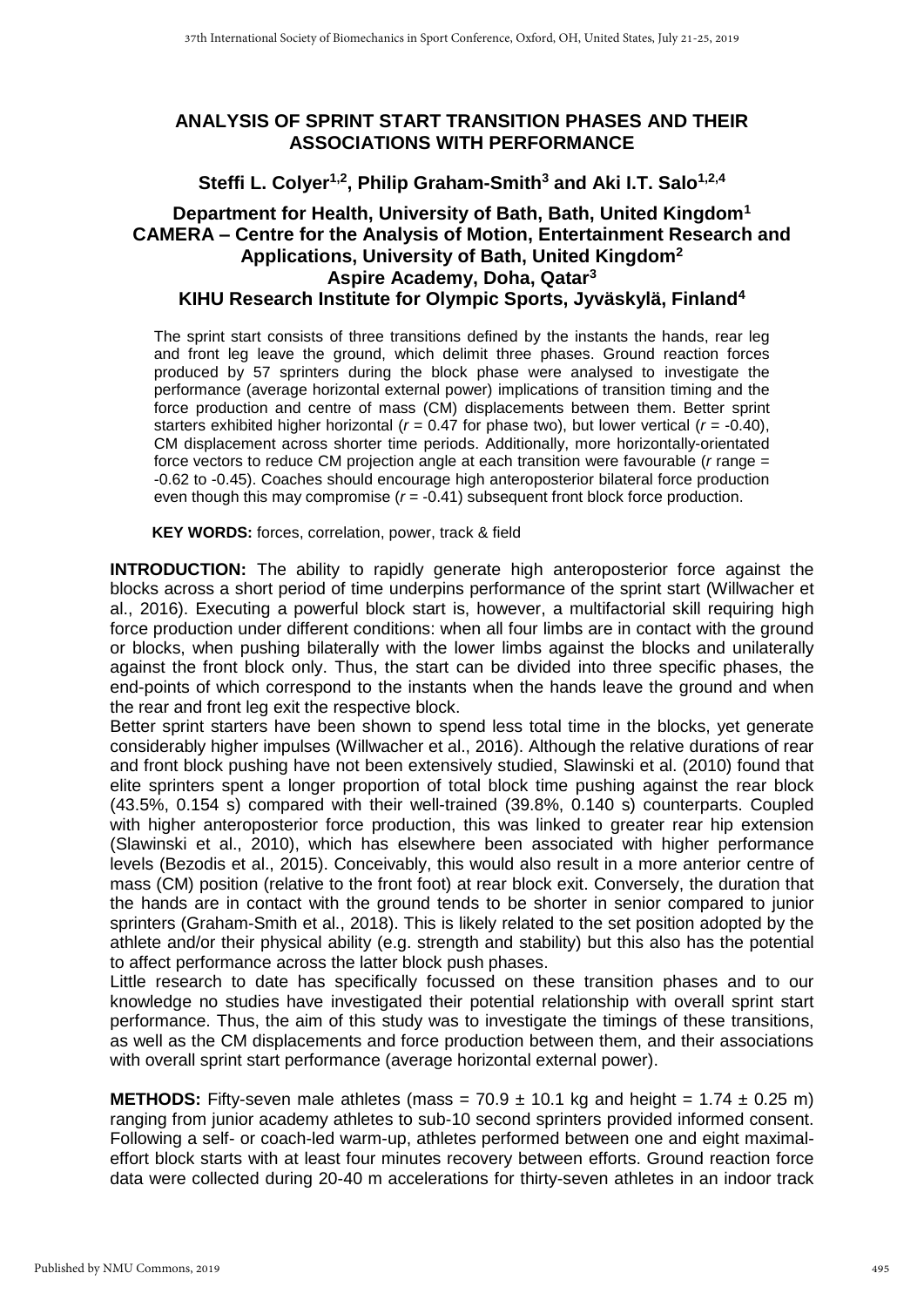setting. The remaining athletes performed ~5 m accelerations from the blocks in a laboratory setting. The block phase protocol was, however, exactly the same across testing locations.

Four force platforms (two 9287CA and two 9281E on the indoor track and four 9287BA in the laboratory; Kistler Instruments Ltd, Switzerland; sampling at 1000 Hz) covered by synthetic matting were used to collect ground reaction forces under each of the legs and arms separately. A 7-point moving average was used to smooth all the data, as this was irreversibly applied to the data collected on the indoor track due to the nature of these sessions and the requirements for quick feedback. Pilot testing revealed very minor differences (<0.3%) in output variables when compared to those calculated from data smoothed using a conventional low-pass Butterworth filter.

Anteroposterior and vertical forces from all four force plates were summed to provide total forces in the respective directions, from which resultant force (sagittal plane) was calculated. Weight distribution (%) across the rear and front legs, and the arms (combined) was then computed when the athlete was in the stable set position. The first instant where vertical force exceeded 20 N above the steady body weight force (and stayed above for 30 ms) was defined as movement onset. Three phases were defined (Figure 1) which ended at the instants the hand forces and the rear and front block forces fell below 20 N, respectively.



**Figure 1.** Example of the ground reaction forces (red = anteroposterior; blue = vertical) produced across each phase of the sprint start. Dashed lines represent transition points (i.e. when hands leave the ground (left), rear block exit (middle) and front block exit (right).

Mean resultant, vertical and anteroposterior (body-mass normalised) forces along with mean ratio of forces were then calculated across each phase. The impulse-momentum relationship was used to compute vertical and horizontal velocity from which CM projection angles were calculated at each transition. Front block exit velocity was combined with the total push duration to provide average horizontal external power as the criterion measure [\(Bezodis et](#page-3-4)  [al., 2010\)](#page-3-4), normalised for body mass. To compute the CM displacements across each phase, the impulse-momentum relationship was applied to the velocity data.

Statistical analyses were conducted in IBM SPSS (v.25). Associations between the output variables and average horizontal external power were assessed using Pearson correlations. Additionally, partial correlations controlling for body height were also computed to assess the relationships between CM displacements and performance taking into account differences in height. A 0.1 threshold was set for the smallest practically important correlation through which clear (positive or negative) and unclear relationships were defined using 90% confidence intervals (CI) in line with [Hopkins et al. \(2009\).](#page-3-5) The magnitudes of the correlation coefficients were interpreted on the following scale: < 0.1, trivial; 0.1 to 0.3, small; 0.3 to 0.5, moderate;  $0.5$  to  $0.7$ , large; and  $> 0.7$ , very large.

**RESULTS AND DISCUSSION:** Mean average horizontal external power exhibited by the group was 14.3  $\pm$  2.3 W/kg with a total block push duration of 0.390  $\pm$  0.039 s and block exit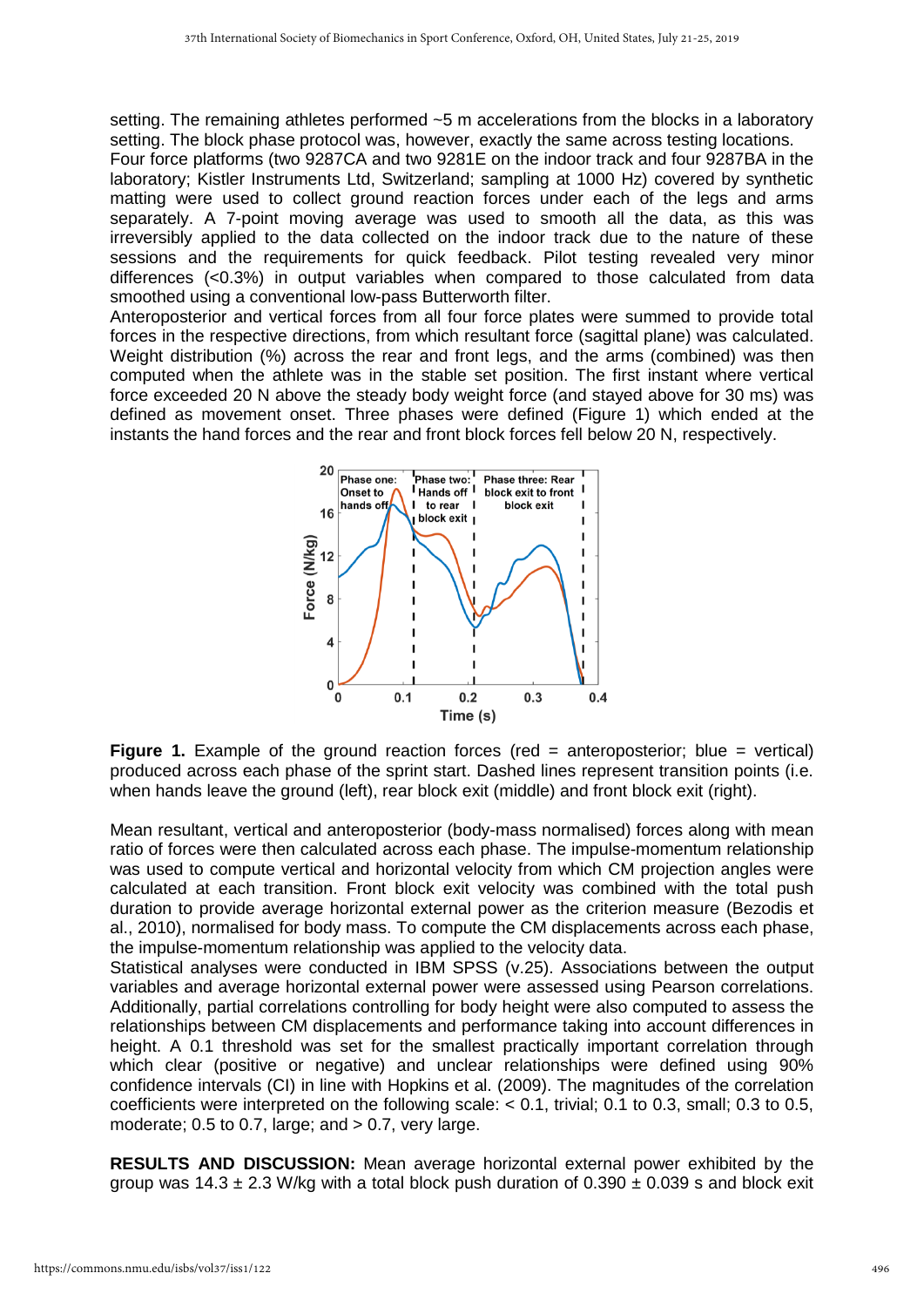velocity of  $3.30 \pm 0.20$  m/s. Athletes who had a higher distribution of weight on their hands in the set position, also achieved higher average horizontal external power on the blocks (Table 1) in line with previous findings comparing elite and well-trained sprinters [\(Slawinski et al.,](#page-3-1)  [2010\)](#page-3-1). Interestingly, this appears to allow more effective force application during the subsequent bilateral push (phase two) with higher anteroposterior force production (*r* ± 90% CI =  $0.38 \pm 0.19$ ) and higher ratio of forces (0.66  $\pm$  0.13) observed in athletes with higher proportions of weight distributed on their hands. Alternatively, it could simply be that those athletes who are able to produce higher forces on rear block also have the physical capacity (e.g. strength and/or stability) to adopt a more anteriorly-distributed set position. The observed importance of a high mean anteroposterior component of force and high mean ratio of forces across the block phase supports previous studies [\(Rabita et al., 2015;](#page-3-6) [Willwacher et](#page-3-0)  [al., 2016\)](#page-3-0), however, this appears to be particularly important in the initial parts to the push (onset to hands off, phase one;  $r = 0.67 \pm 0.12$ ; Table 2).

|                            |  |  |  |  | Table 1. Mean values for selected output variables and their association with average |  |
|----------------------------|--|--|--|--|---------------------------------------------------------------------------------------|--|
| horizontal external power. |  |  |  |  |                                                                                       |  |

| Output variable                                       | Mean $\pm$ SD     | $r = 90\%$ CI    |
|-------------------------------------------------------|-------------------|------------------|
| Duration of hands contact (s)                         | $0.132 \pm 0.045$ | $-0.62 \pm 0.14$ |
| Duration of rear block push (s)                       | $0.197 \pm 0.040$ | $-0.52 \pm 0.16$ |
| Duration of total block push (s)                      | $0.390 \pm 0.039$ | $-0.62 \pm 0.14$ |
| Weight distributed on hands in set position (%)       | $70.4 \pm 7.4$    | $0.25 \pm 0.21$  |
| Weight distributed on rear block in set position (%)  | $15.7 \pm 5.1$    | $-0.19 \pm 0.21$ |
| Weight distributed on front block in set position (%) | $13.9 \pm 7.0$    | $-0.13 \pm 0.22$ |
| Horizontal CM displacement – onset to hands off (m)   | $0.032 \pm 0.017$ | $-0.18 \pm 0.21$ |
| Horizontal CM displacement - bilateral pushing (m)    | $0.122 \pm 0.039$ | $0.47 \pm 0.17$  |
| Horizontal CM displacement - unilateral pushing (m)   | $0.606 \pm 0.070$ | $0.36 \pm 0.19$  |
| Vertical CM displacement – onset to hands off (m)     | $0.027 \pm 0.020$ | $-0.61 \pm 0.14$ |
| Vertical CM displacement - bilateral pushing (m)      | $0.064 \pm 0.027$ | $-0.40 \pm 0.19$ |
| Vertical CM displacement - unilateral pushing (m)     | $0.181 \pm 0.048$ | $-0.39 \pm 0.19$ |
| CM projection angle at hands off (°)                  | $26.6 \pm 9.3$    | $-0.56 \pm 0.15$ |
| CM projection angle at rear block exit (°)            | $18.7 \pm 5.2$    | $-0.62 \pm 0.14$ |
| CM projection angle at front block exit (°)           | $10.5 \pm 2.1$    | $-0.45 \pm 0.18$ |

Bold denotes clear associations. Magnitudes should be interpreted according to the scale outlined in the methods.  $CI = confidence$  intervals;  $CM = centre$  of mass.

From this more anteriorily-distributed initial set position, better athletes spent less time in each phase and displaced their CM further in the horizontal direction before both rear and front block exits (Table 1). Partial correlations revealed similar associations for the CM displacement variables when height was controlled for. Specifically, horizontal CM displacements at rear and front block exits were positively associated ( $r \pm 90\%$  CI = 0.44  $\pm$ 0.18 and 0.27  $\pm$  0.20, respectively) with average horizontal external power. This could be linked to greater extension of both hips at respective block exits, as positive associations with average horizontal external power have previously been reported [\(Bezodis et al., 2015\)](#page-3-2). Conversely, the corresponding vertical CM displacements were negatively associated with performance, even during unilateral pushing  $(r \pm 90\% \text{ Cl} = -0.39 \pm 0.19)$  when there is conceivably an inherent need to achieve a sufficient flight time and prepare for the first stance phase. In fact, lower projection angles at the end of each phase were associated with better performance (*r* ranged from -0.45 to -0.62) and should therefore be encouraged. Interestingly, greater horizontal CM displacement at rear block exit was found to be negatively associated with the anteroposterior, resultant and ratio of forces produced during the subsequent unilateral pushing against the front block (phase three;  $r \pm 90\%$  CI = -0.41  $\pm$ 0.18, -0.32  $\pm$  0.20 and -0.35  $\pm$  0.19, respectively). Indeed, force production in this later phase

was not as strongly associated with performance as the earlier phases (Table 2). This may